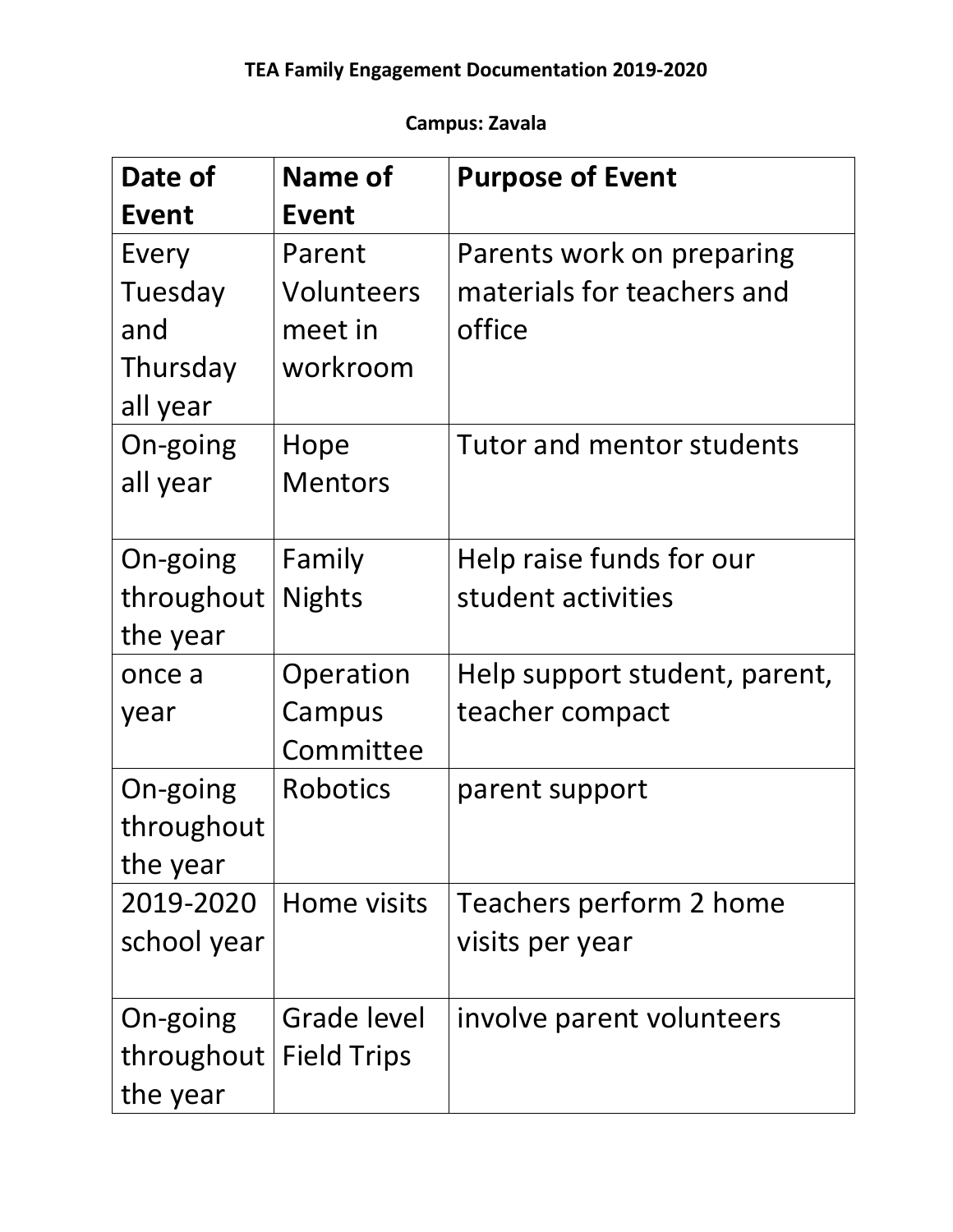## **Campus: Zavala**

| October<br>29, 2019    | <b>Steering</b><br>Committee                | involves 2 parents                                                                                     |
|------------------------|---------------------------------------------|--------------------------------------------------------------------------------------------------------|
| August 9,<br>2019      | Meet the<br><b>Teacher Day</b>              | Students and parents meet<br>teachers on the Friday before<br>school starts                            |
| August 29,<br>2019     | Open House                                  | PTA meeting occurs and the<br>parents visit classrooms and<br>teachers                                 |
| November<br>14, 2019   | Parental<br>Involvement<br><b>Breakfast</b> | Parents eat breakfast in the<br>cafeteria with their child                                             |
| November               | Veteran's<br>Day<br>Program                 | <b>Honor Veterans</b>                                                                                  |
| December               | Literacy<br>Night                           | Parents attend sessions to<br>learn ways to support literacy<br>in their home                          |
| December               | <b>PTA</b><br>Christmas &<br>Digital Night  | Parents and students view<br>applications in action that our<br>students are using in the<br>classroom |
| December<br>9-13, 2019 | <b>Book Fair</b>                            | Parents and students are able<br>to purchase books and school<br>supplies from Scholastic              |